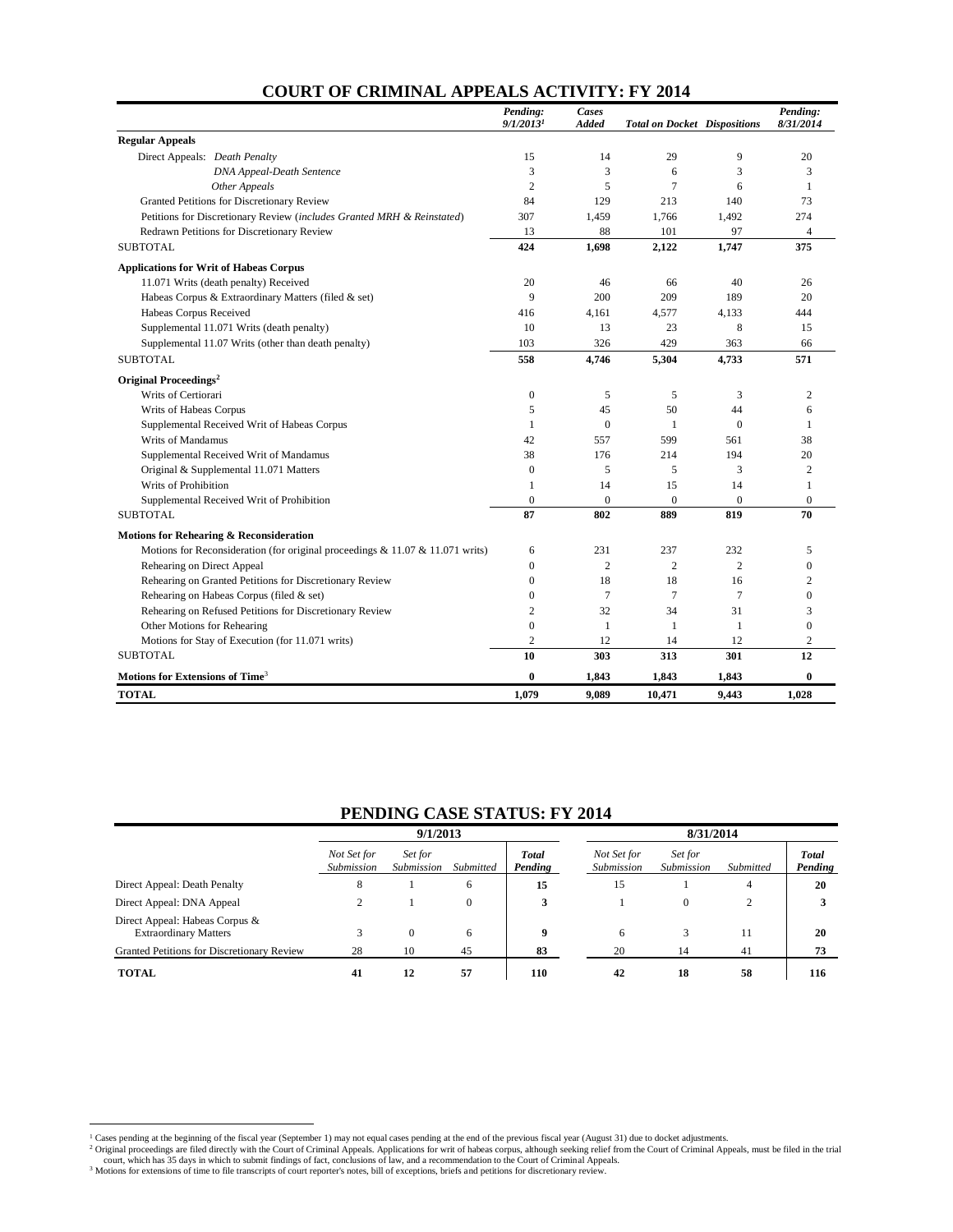# **MANNER OF DISPOSITION: Appeals & Original Proceedings, FY 2014**

#### **Direct Appeals:**

| <b>Death Penalty</b>                                                           |                |
|--------------------------------------------------------------------------------|----------------|
| Abated & remanded                                                              | 1              |
| Affirmed                                                                       | 8              |
| <b>TOTAL: Death Penalty</b>                                                    | 9              |
|                                                                                |                |
| Death Penalty - DNA Appeal                                                     |                |
| Affirmed trial court                                                           | $\overline{c}$ |
| Reversed & remanded                                                            | 1              |
| <b>TOTAL: Death Penalty - DNA Appeal</b>                                       | 3              |
| <b>Other Appeals</b>                                                           |                |
| Affirmed trial court                                                           | 1              |
| Dismissed                                                                      | 3              |
| Judgment of trial court reversed, remanded to trial court                      | 1              |
| Remanded to trial court                                                        | 1              |
| <b>TOTAL: Other Appeals</b>                                                    | 6              |
|                                                                                |                |
| <b>TOTAL: Direct Appeals</b>                                                   | 18             |
|                                                                                |                |
| <b>Petitions for Discretionary Review</b>                                      |                |
| Dismissed                                                                      | 4              |
| Granted                                                                        | 126            |
| Refused                                                                        | 1,215          |
| Struck                                                                         | 111            |
| Untimely                                                                       | 36             |
| Withdrawn                                                                      | 0              |
| <b>TOTAL: Petitions for Discretionary Review</b>                               | 1,492          |
|                                                                                |                |
| <b>Granted Petitions for Discretionary Review</b><br>Affirmed court of appeals | 48             |
| Affirmed court of appeals and trial court                                      | $\overline{c}$ |
| Affirmed as reformed                                                           | 1              |
| Affirmed in part, reversed in part, trial court to show acquittal              | $\overline{c}$ |
| Court of appeals, as modified, affirmed                                        | 1              |
| Dismissed as improvidently granted                                             | 1              |
| Remanded to court of appeals                                                   | 3              |
| Reversed court of appeals, trial court reinstated                              | 3              |
| Reversed court of appeals, acquittal ordered                                   | 1              |
| Reversed court of appeals & remanded to court of appeals                       | 22             |
| Reversed court of appeals & remanded to trial court                            | 11             |
| Reversed court of appeals & affirmed trial court                               | 5              |
| Reversed court of appeals & trial court, remanded to trial court               | 1              |
| Reversed court of appeals                                                      | 1              |
| Vacated court of appeals & remanded to court of appeals                        | 38             |
| <b>TOTAL: Granted Petitions for Discretionary Review</b>                       | 140            |
|                                                                                |                |
| <b>Redrawn Petitions for Discretionary Review</b>                              |                |
| Granted                                                                        | $\overline{4}$ |
| Refused                                                                        | 90             |
| Untimely                                                                       | 3              |
| <b>TOTAL: Redrawn Petitions for Discretionary Review</b>                       | 97             |

| Habeas Corpus & Extraordinary Matters (filed & set)                                   |                |
|---------------------------------------------------------------------------------------|----------------|
| Dismissed                                                                             | 5<br>7         |
| Habeas corpus relief denied<br>Habeas corpus relief denied in part, dismissed in part | 1              |
| Habeas corpus relief granted                                                          | 170            |
| Mandamus relief conditionally granted                                                 | 3              |
| Remanded to trial court                                                               | 3              |
| TOTAL: HC & EXTRAORD. MATTERS (FILED & SET)                                           | 189            |
| <b>Applications for Writ of Habeas Corpus Received</b>                                |                |
| Abuse of writ order entered                                                           | 24             |
| Abuse of writ order previously entered                                                | 77             |
| Dismissed - direct appeal pending, no action                                          | 139            |
| Dismissed - Art. 11.07, Section 4                                                     | 702            |
| Dismissed - Art. 11.07, Tex.Gov. Code §501.0081                                       | 33             |
| Dismissed                                                                             | 73             |
| Filed & set                                                                           | 184            |
| Habeas corpus remanded for evidentiary hearing/aff with order                         | 284            |
| Habeas corpus remanded application prematurely forwarded                              | 4              |
| Habeas corpus remanded live hearing                                                   | 1              |
| Habeas corpus returned to district clerk                                              | 1              |
| Habeas corpus dismissed/Daniel                                                        | 3              |
| Habeas corpus relief denied without written order                                     | 964            |
| Habeas corpus relief denied with written order                                        | 40             |
| Habeas corpus relief denied with hrg on findings of trial court                       | 48             |
| Habeas corpus relief denied w/o hrg on findings of trial court                        | 1,201          |
| Habeas corpus denied/dismissed with order                                             | 22             |
| Habeas corpus dismissed – juvenile matter                                             | 4              |
| Habeas corpus dismissed - misdemeanor offense                                         | 8<br>36        |
| Habeas corpus dismissed - moot<br>Habeas corpus dismissed - sentence discharged       | 174            |
| Habeas corpus dismissed - community supervision not revoked                           | 35             |
| Habeas corpus dismissed with written order                                            | 9              |
| Habeas corpus dismissed for non compliance                                            | 343            |
| Habeas corpus dismissed - Ybarra                                                      | 87             |
| TOTAL:APPLICATIONS FOR WRIT OF HABEAS CORPUS                                          | 4,496          |
|                                                                                       |                |
| 11.071 Applications for Writ of Habeas Corpus                                         |                |
| Motion for leave to file denied w/o order                                             | 1              |
| 11.071 Writ denied w/written order                                                    | 14             |
| 11.071 Writ denied                                                                    | 6              |
| 11.071 Writ dismissed w/order                                                         | 21             |
| 11.071 Writ filed & set                                                               | 3              |
| 11.071 Writ granted                                                                   | $\overline{c}$ |
| Remanded to trial court w/ order                                                      | 1              |
| <b>TOTAL: 11.071 Applications for Writ of Habeas Corpus</b>                           | 48             |
|                                                                                       |                |
| Original Proceedings – Non Capital                                                    |                |
| Motion for leave to file denied without written order                                 | 572            |
| Motion for leave to file held in abeyance with written order                          | 172            |
| Motion for leave to file dismissed – Padilla                                          | 62             |
| Motion for leave to file denied with written order                                    | 4              |
| Dismissed<br>Filed & set                                                              | 1<br>5         |
| <b>TOTAL: Original Proceedings - Non Capital</b>                                      | 816            |
|                                                                                       |                |
| Original Proceedings – Capital                                                        |                |
| Motion for leave to file denied w/ written order                                      | 1              |
| Motion for leave to file denied w/o written order                                     | 1              |
|                                                                                       | 1              |

**TOTAL: Original Proceedings 3**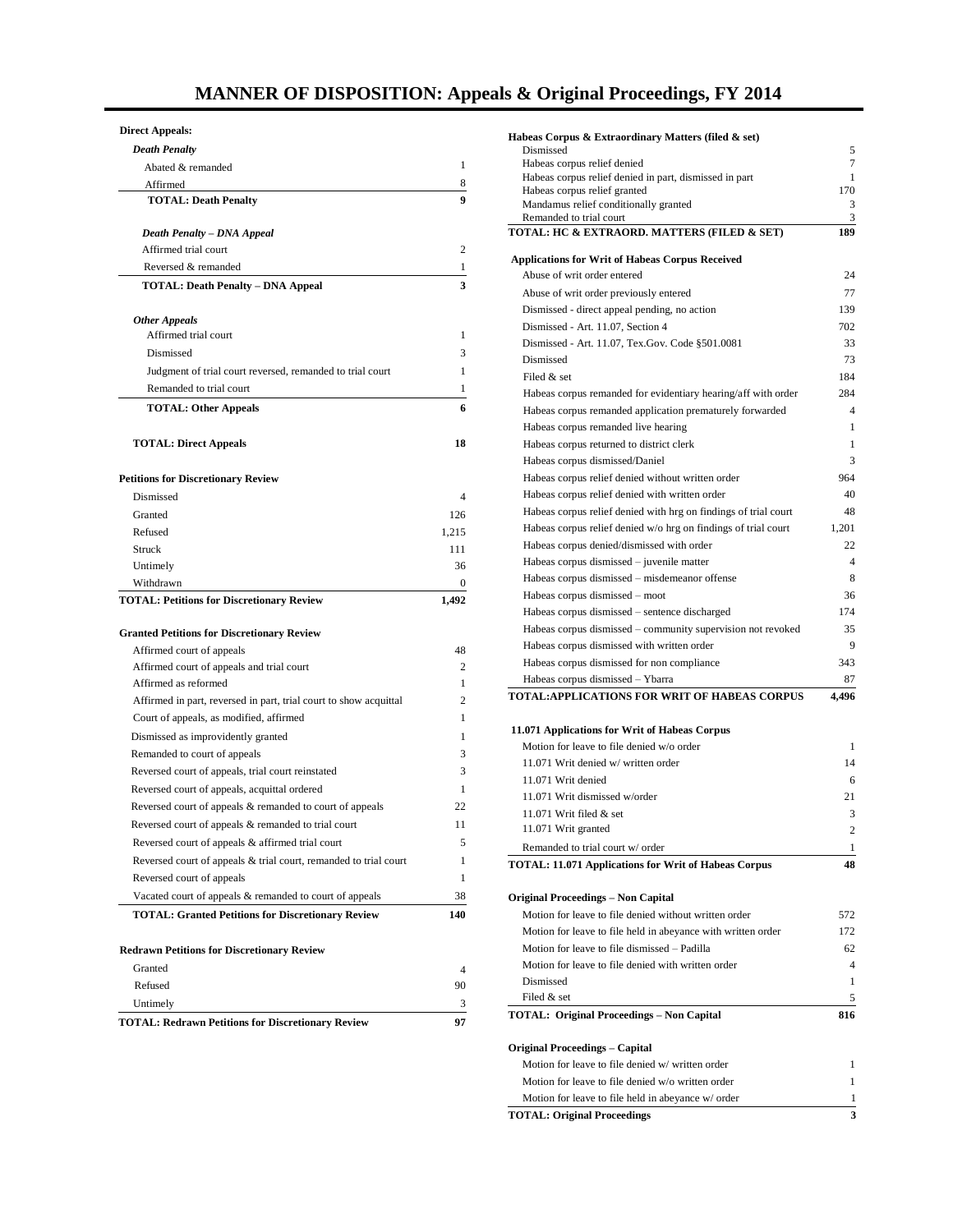| <b>Motions for Reconsideration and Stay of Execution</b> |
|----------------------------------------------------------|
|                                                          |

| Motion for reconsideration denied                               | 132                         |  |  |  |  |
|-----------------------------------------------------------------|-----------------------------|--|--|--|--|
| Motion for reconsideration denied w/written order               |                             |  |  |  |  |
| Motion for reconsideration filed & set                          |                             |  |  |  |  |
| Motion for reconsideration granted 4                            |                             |  |  |  |  |
| Motion for reconsideration—dismissed                            | 86                          |  |  |  |  |
| Motion for reconsideration—dismissed w/written order            |                             |  |  |  |  |
| Motion for reconsideration—remanded to trial court for          |                             |  |  |  |  |
| evidentiary hearing/aff                                         | $\mathcal{D}_{\mathcal{A}}$ |  |  |  |  |
| Motion for stay of execution denied w/o order                   | 4                           |  |  |  |  |
| Motion for stay of execution denied w/ order                    |                             |  |  |  |  |
| <b>TOTAL: Motions for Reconsideration and Stay of Execution</b> |                             |  |  |  |  |

 $\overline{a}$ 

<sup>4</sup> Applications for Writ of Habeas Corpus disposed.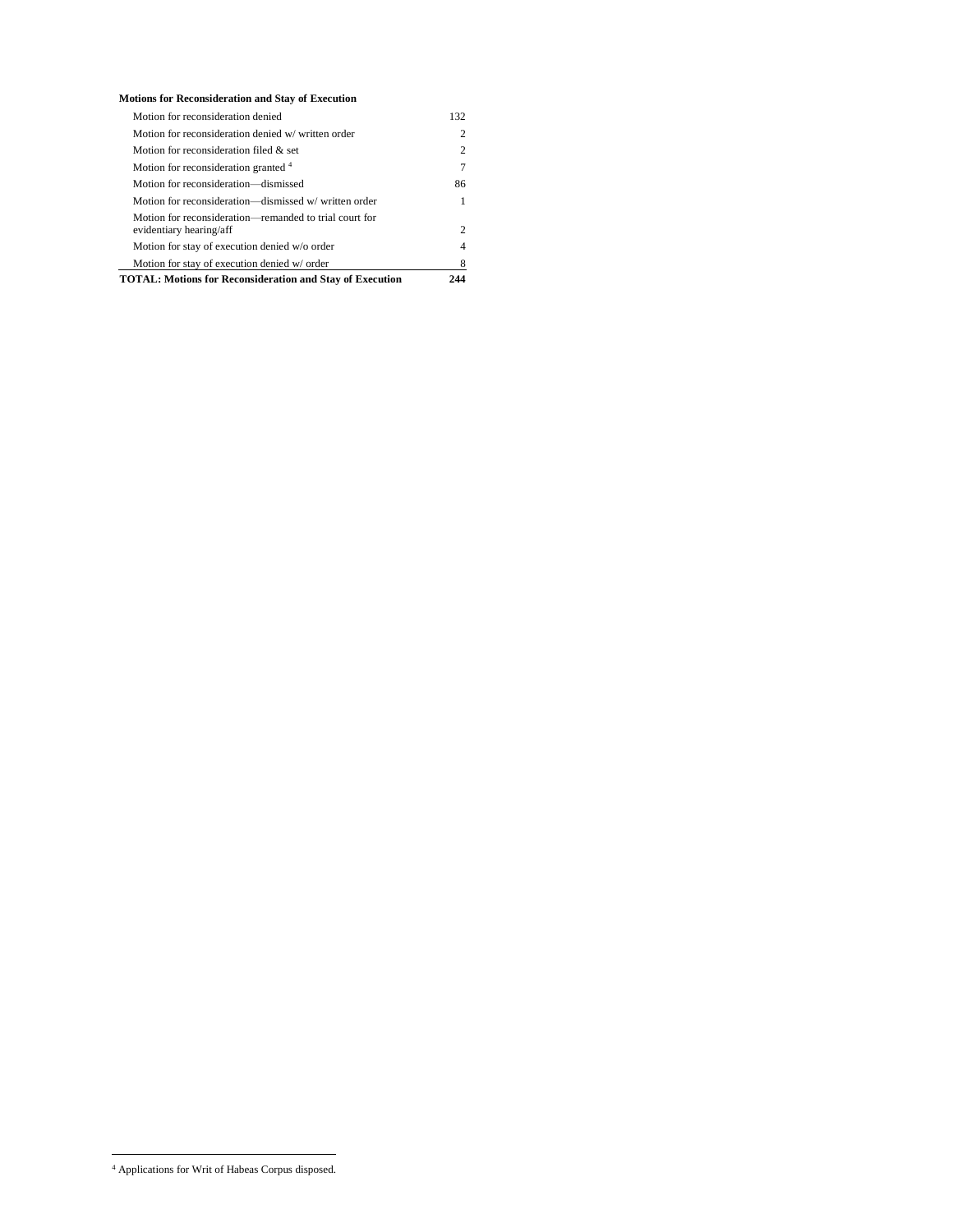|                                                            |          | With Written Opinion |           |          | Without Written Opinion |                |              |  |
|------------------------------------------------------------|----------|----------------------|-----------|----------|-------------------------|----------------|--------------|--|
|                                                            | Granted  | Denied               | Dismissed | Granted  | Denied                  | Dismissed      | <b>Total</b> |  |
| Rehearing on direct appeal                                 |          | O                    | U         | O        |                         | $\overline{0}$ |              |  |
| Rehearing on DNA appeal                                    | $\theta$ | 0                    |           | $\Omega$ | $\Omega$                | $\theta$       | 0            |  |
| Rehearing on granted petitions for<br>discretionary review | 0        |                      |           | $\Omega$ | 14                      | $\theta$       | 16           |  |
| Rehearing on habeas corpus and<br>extraordinary matters    |          |                      | $\Omega$  |          |                         |                |              |  |
| Rehearing on refused petitions for<br>discretionary review |          | 0                    |           |          | 28                      | $\Omega$       | 31           |  |
| Other Motions for Rehearing                                |          | 0                    |           |          |                         | $\Omega$       |              |  |
| <b>TOTAL</b>                                               |          |                      |           | h        | 48                      |                | 57           |  |

#### **MANNER OF DISPOSITION: Motions for Rehearing, FY 2014**

# **OPINION SUMMARY: Direct Appeals & Petitions for Discretionary Review: FY 2014**

| Judge        | <b>Signed</b><br><b>Opinions</b> on<br>the Merits | <b>Per Curiam</b> | Concurring     | <b>Dissenting</b> | <b>TOTAL</b> |
|--------------|---------------------------------------------------|-------------------|----------------|-------------------|--------------|
| Keller       | 12                                                | 29                | 14             | 15                | 70           |
| Meyers       | 10                                                | 28                |                | 12                | 50           |
| Price        | 15                                                | 20                | 16             |                   | 58           |
| Womack       | 14                                                | 21                |                |                   | 36           |
| Johnson      | 16                                                | 26                | $\mathfrak{D}$ |                   | 47           |
| Keasler      | 14                                                | 16                |                | 8                 | 38           |
| Hervey       | 17                                                | 33                |                |                   | 51           |
| Cochran      | 16                                                | 19                | 15             |                   | 51           |
| Alcala       | 20                                                | 23                |                | 6                 | 56           |
| <b>TOTAL</b> | 134                                               | 215               | 55             | 53                | 457          |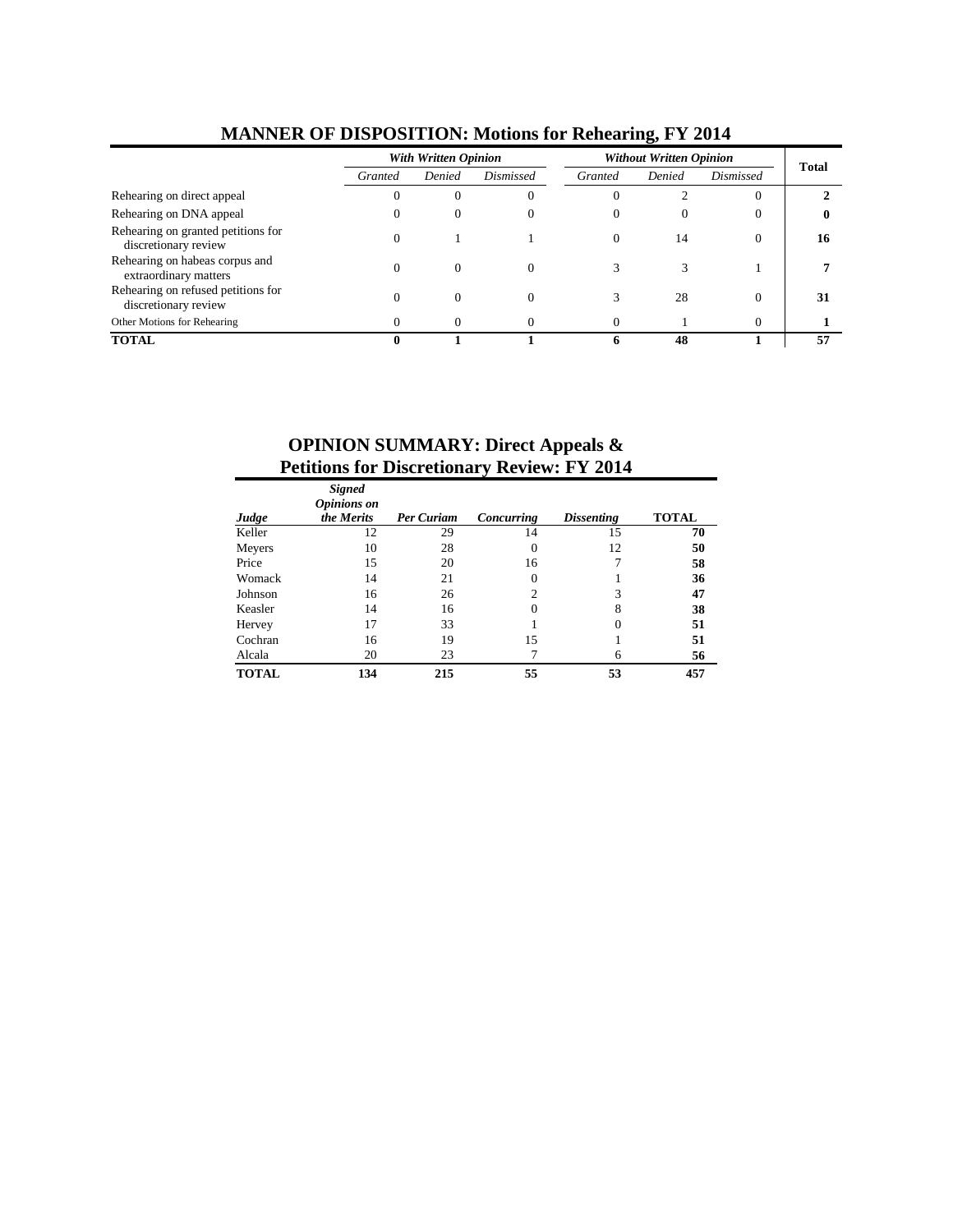|                    |                   |                                    |                           |                                      |                                 |                                   |                                  | <b>Total</b>                      |
|--------------------|-------------------|------------------------------------|---------------------------|--------------------------------------|---------------------------------|-----------------------------------|----------------------------------|-----------------------------------|
| County<br>Anderson | <b>Filed</b><br>5 | <b>Granted</b><br>$\boldsymbol{0}$ | Refused<br>3              | <b>Dismissed</b><br>$\boldsymbol{0}$ | <b>Untimely</b><br>$\mathbf{1}$ | <b>Struck</b><br>$\boldsymbol{0}$ | <b>Other</b><br>$\boldsymbol{0}$ | <b>Disposed</b><br>$\overline{4}$ |
|                    | $\mathbf{1}$      |                                    | $\mathbf{1}$              | $\boldsymbol{0}$                     | $\mathbf{0}$                    | $\boldsymbol{0}$                  |                                  | $\mathbf{1}$                      |
| Andrews            |                   | $\boldsymbol{0}$<br>$\overline{c}$ |                           |                                      | $\mathbf{0}$                    |                                   | $\boldsymbol{0}$                 |                                   |
| Angelina           | 10                |                                    | 6<br>$\overline{2}$       | $\boldsymbol{0}$                     |                                 | $\boldsymbol{0}$                  | $\boldsymbol{0}$                 | $\,8$                             |
| Aransas            | $\mathbf{2}$      | $\boldsymbol{0}$                   |                           | $\boldsymbol{0}$                     | $\boldsymbol{0}$                | $\boldsymbol{0}$                  | $\boldsymbol{0}$                 | $\sqrt{2}$                        |
| Bastrop            | $\mathbf{1}$      | $\boldsymbol{0}$                   | $\,1$                     | $\boldsymbol{0}$                     | $\boldsymbol{0}$                | $\boldsymbol{0}$                  | $\boldsymbol{0}$                 | $\mathbf{1}$                      |
| Bee                | 3                 | $\mathbf{1}$                       | $\boldsymbol{0}$          | $\boldsymbol{0}$                     | $\boldsymbol{0}$                | $\boldsymbol{0}$                  | $\boldsymbol{0}$                 | $\mathbf{1}$                      |
| Bell               | 13                | $\overline{4}$                     | 10                        | $\boldsymbol{0}$                     | $\boldsymbol{0}$                | $\boldsymbol{0}$                  | $\boldsymbol{0}$                 | 14                                |
| Bexar              | 74                | $\,$ 8 $\,$                        | 58                        | $\boldsymbol{0}$                     | $\boldsymbol{0}$                | $\boldsymbol{7}$                  | $\boldsymbol{7}$                 | 80                                |
| Bowie              | 10                | $\overline{c}$                     | $\,$ 8 $\,$               | $\boldsymbol{0}$                     | $\boldsymbol{0}$                | $\boldsymbol{0}$                  | $\boldsymbol{0}$                 | 10                                |
| <b>Brazoria</b>    | 12                | $\boldsymbol{0}$                   | $\,$ 8 $\,$               | $\boldsymbol{0}$                     | $\boldsymbol{0}$                | $\sqrt{2}$                        | $\boldsymbol{0}$                 | 10                                |
| <b>Brazos</b>      | 16                | $\overline{4}$                     | 9                         | $\boldsymbol{0}$                     | $\mathbf{1}$                    | $\mathbf{1}$                      | $\boldsymbol{0}$                 | 15                                |
| <b>Brooks</b>      | 1                 | $\boldsymbol{0}$                   | $\boldsymbol{0}$          | $\boldsymbol{0}$                     | $\boldsymbol{0}$                | $\boldsymbol{0}$                  | $\boldsymbol{0}$                 | $\boldsymbol{0}$                  |
| Brown              | 3                 | $\mathbf{0}$                       | $\mathfrak{Z}$            | $\boldsymbol{0}$                     | $\boldsymbol{0}$                | $\boldsymbol{0}$                  | $\boldsymbol{0}$                 | 3                                 |
| <b>Burnet</b>      | $\mathbf{1}$      | $\boldsymbol{0}$                   | $\mathbf{1}$              | $\boldsymbol{0}$                     | $\mathbf{0}$                    | $\boldsymbol{0}$                  | $\boldsymbol{0}$                 | $\mathbf{1}$                      |
| Caldwell           | $\overline{c}$    | $\mathbf{1}$                       | $\sqrt{2}$                | $\boldsymbol{0}$                     | $\boldsymbol{0}$                | $\boldsymbol{0}$                  | $\boldsymbol{0}$                 | $\ensuremath{\mathfrak{Z}}$       |
| Callahan           | $\mathbf{1}$      | $\boldsymbol{0}$                   | $\mathbf{1}$              | $\boldsymbol{0}$                     | $\boldsymbol{0}$                | $\boldsymbol{0}$                  | $\boldsymbol{0}$                 | $\mathbf{1}$                      |
| Cameron            | $\boldsymbol{7}$  | $\boldsymbol{0}$                   | $\boldsymbol{7}$          | $\boldsymbol{0}$                     | $\boldsymbol{0}$                | $\boldsymbol{0}$                  | $\boldsymbol{0}$                 | $\boldsymbol{7}$                  |
| Carson             | $\mathbf{1}$      | $\boldsymbol{0}$                   | $\mathbf{1}$              | $\boldsymbol{0}$                     | $\boldsymbol{0}$                | $\boldsymbol{0}$                  | $\boldsymbol{0}$                 | $\mathbf{1}$                      |
| Cass               | 3                 | $\sqrt{2}$                         | $\,1$                     | $\boldsymbol{0}$                     | $\boldsymbol{0}$                | $\boldsymbol{0}$                  | $\boldsymbol{0}$                 | $\mathfrak{Z}$                    |
| Chambers           | $\mathbf{1}$      | $\boldsymbol{0}$                   | $\mathbf{1}$              | $\boldsymbol{0}$                     | $\boldsymbol{0}$                | $\boldsymbol{0}$                  | $\boldsymbol{0}$                 | $\,1$                             |
| Cherokee           | 3                 | $\boldsymbol{0}$                   | $\sqrt{2}$                | $\boldsymbol{0}$                     | $\boldsymbol{0}$                | $\,1$                             | $\boldsymbol{0}$                 | $\mathfrak{Z}$                    |
| Collin             | 50                | $\overline{4}$                     | 37                        | $\boldsymbol{0}$                     | $\boldsymbol{0}$                | $\mathfrak{Z}$                    | $\mathbf{1}$                     | $45\,$                            |
| Collingsworth      | 1                 | $\boldsymbol{0}$                   | $\mathbf{1}$              | $\boldsymbol{0}$                     | $\boldsymbol{0}$                | $\boldsymbol{0}$                  | $\boldsymbol{0}$                 | $\mathbf{1}$                      |
| Comal              | 10                | $\boldsymbol{0}$                   | $\boldsymbol{7}$          | $\boldsymbol{0}$                     | $\boldsymbol{0}$                | $\mathbf{1}$                      | $\boldsymbol{0}$                 | $\,8$                             |
| Comanche           | 6                 | $\boldsymbol{0}$                   | $\sqrt{5}$                | $\boldsymbol{0}$                     | $\overline{2}$                  | $\boldsymbol{0}$                  | $\boldsymbol{0}$                 | $\boldsymbol{7}$                  |
| Cooke              | $\overline{c}$    | $\boldsymbol{0}$                   | $\overline{c}$            | $\boldsymbol{0}$                     | $\boldsymbol{0}$                | $\boldsymbol{0}$                  | $\boldsymbol{0}$                 | $\overline{c}$                    |
| Coryell            | 3                 | $\boldsymbol{0}$                   | $\overline{4}$            | $\boldsymbol{0}$                     | $\boldsymbol{0}$                | $\boldsymbol{0}$                  | $\boldsymbol{0}$                 | $\overline{4}$                    |
| Dallas             | 221               | 6                                  | 198                       | $\mathbf{1}$                         | $\overline{4}$                  | 6                                 | $\boldsymbol{2}$                 | 217                               |
| Dawson             | 1                 | $\boldsymbol{0}$                   | $\mathbf{1}$              | $\boldsymbol{0}$                     | $\boldsymbol{0}$                | $\boldsymbol{0}$                  | $\boldsymbol{0}$                 | $\mathbf{1}$                      |
| Deaf Smith         | 1                 | $\boldsymbol{0}$                   | $\mathbf{1}$              | $\boldsymbol{0}$                     | $\boldsymbol{0}$                | $\boldsymbol{0}$                  | $\boldsymbol{0}$                 | $\mathbf{1}$                      |
| Denton             | 26                | $\,1$                              | 25                        | $\boldsymbol{0}$                     | $1\,$                           | $\sqrt{2}$                        | $\overline{4}$                   | 33                                |
| Donley             | $\boldsymbol{0}$  | $\boldsymbol{0}$                   | $\,1$                     | $\boldsymbol{0}$                     | $\boldsymbol{0}$                | $\boldsymbol{0}$                  | $\boldsymbol{0}$                 | $\,1$                             |
| Ector              | $\mathfrak s$     | $\boldsymbol{0}$                   | $\mathfrak s$             | $\boldsymbol{0}$                     | $\boldsymbol{0}$                | $\mathbf{1}$                      | $\boldsymbol{0}$                 | 6                                 |
| El Paso            | 12                | $\mathbf{1}$                       | $\sqrt{ }$                | $\boldsymbol{0}$                     | $\boldsymbol{0}$                | $\mathbf{1}$                      | $\boldsymbol{0}$                 | 9                                 |
| Ellis              | 12                | 1                                  | 10                        | $\boldsymbol{0}$                     | $\boldsymbol{0}$                | $\sqrt{2}$                        | $\boldsymbol{0}$                 | 13                                |
| Erath              | $\mathbf{1}$      | $\boldsymbol{0}$                   | $\mathbf{1}$              | $\boldsymbol{0}$                     | $\boldsymbol{0}$                | $\boldsymbol{0}$                  | $\boldsymbol{0}$                 | $\mathbf{1}$                      |
| Falls              | $\mathbf{1}$      | $\boldsymbol{0}$                   | $\mathbf{1}$              | $\boldsymbol{0}$                     | $\boldsymbol{0}$                | $\boldsymbol{0}$                  | $\boldsymbol{0}$                 | $\mathbf{1}$                      |
| Fannin             | 9                 | $\boldsymbol{0}$                   | $\,$ 8 $\,$               | $\boldsymbol{0}$                     | $1\,$                           | $\boldsymbol{0}$                  | $\boldsymbol{0}$                 | 9                                 |
| Fort Bend          | 16                | $\mathbf{1}$                       | 16                        | $\overline{0}$                       | $\overline{c}$                  | $\mathbf{1}$                      | $\boldsymbol{0}$                 | 20                                |
| Franklin           | $\mathbf{1}$      | $\boldsymbol{0}$                   | $\boldsymbol{0}$          | $\boldsymbol{0}$                     | $\boldsymbol{0}$                | $\boldsymbol{0}$                  | $\boldsymbol{0}$                 | $\boldsymbol{0}$                  |
| Freestone          | 3                 | $\mathbf{1}$                       | $\boldsymbol{0}$          | $\overline{0}$                       | $\boldsymbol{0}$                | $\boldsymbol{0}$                  | $\boldsymbol{0}$                 | $\mathbf{1}$                      |
| Galveston          | 25                | $\mathbf{1}$                       | 24                        | $\overline{0}$                       | $\boldsymbol{0}$                | $\overline{c}$                    | $\boldsymbol{0}$                 | 27                                |
| Gonzales           | 3                 | $\boldsymbol{0}$                   | $\sqrt{2}$                | $\overline{0}$                       | $\boldsymbol{0}$                | $\boldsymbol{0}$                  | $\boldsymbol{0}$                 | $\overline{c}$                    |
| Gray               | 3                 | $\boldsymbol{0}$                   | $\sqrt{2}$                | $\overline{0}$                       | $\boldsymbol{0}$                | $\boldsymbol{0}$                  | $\boldsymbol{0}$                 | $\overline{2}$                    |
| Grayson            | $\sqrt{2}$        | $\boldsymbol{0}$                   | $\ensuremath{\mathsf{3}}$ | $\overline{0}$                       | $\boldsymbol{0}$                | $\boldsymbol{0}$                  | $\boldsymbol{0}$                 | $\overline{3}$                    |
| Gregg              | 9                 | $\sqrt{3}$                         | $\mathfrak s$             | $\overline{0}$                       | $\mathbf{0}$                    | $\boldsymbol{0}$                  | $\mathbf{1}$                     | 9                                 |
| Grimes             | $\mathbf{1}$      | $\mathbf{0}$                       | $\mathfrak{Z}$            | $\overline{0}$                       | $\boldsymbol{0}$                | $\overline{0}$                    | $\mathbf{0}$                     | $\mathfrak{Z}$                    |
| Guadalupe          | $\overline{4}$    | $\mathbf{1}$                       | $\overline{4}$            | $\overline{0}$                       | $\mathbf{0}$                    | $\boldsymbol{0}$                  | $\boldsymbol{0}$                 | $\mathfrak{S}$                    |
| Hale               | $\overline{4}$    | $\boldsymbol{0}$                   | $\overline{c}$            | $\overline{0}$                       | $\mathbf{0}$                    | $\boldsymbol{0}$                  | $\boldsymbol{0}$                 | $\overline{2}$                    |
| Hall               | $\overline{c}$    | $\boldsymbol{0}$                   | $\sqrt{2}$                | $\boldsymbol{0}$                     | $\boldsymbol{0}$                | $\boldsymbol{0}$                  | $\boldsymbol{0}$                 | $\overline{c}$                    |

### **PETITIONS FOR REVIEW FILED BY COUNTY: FY 2014**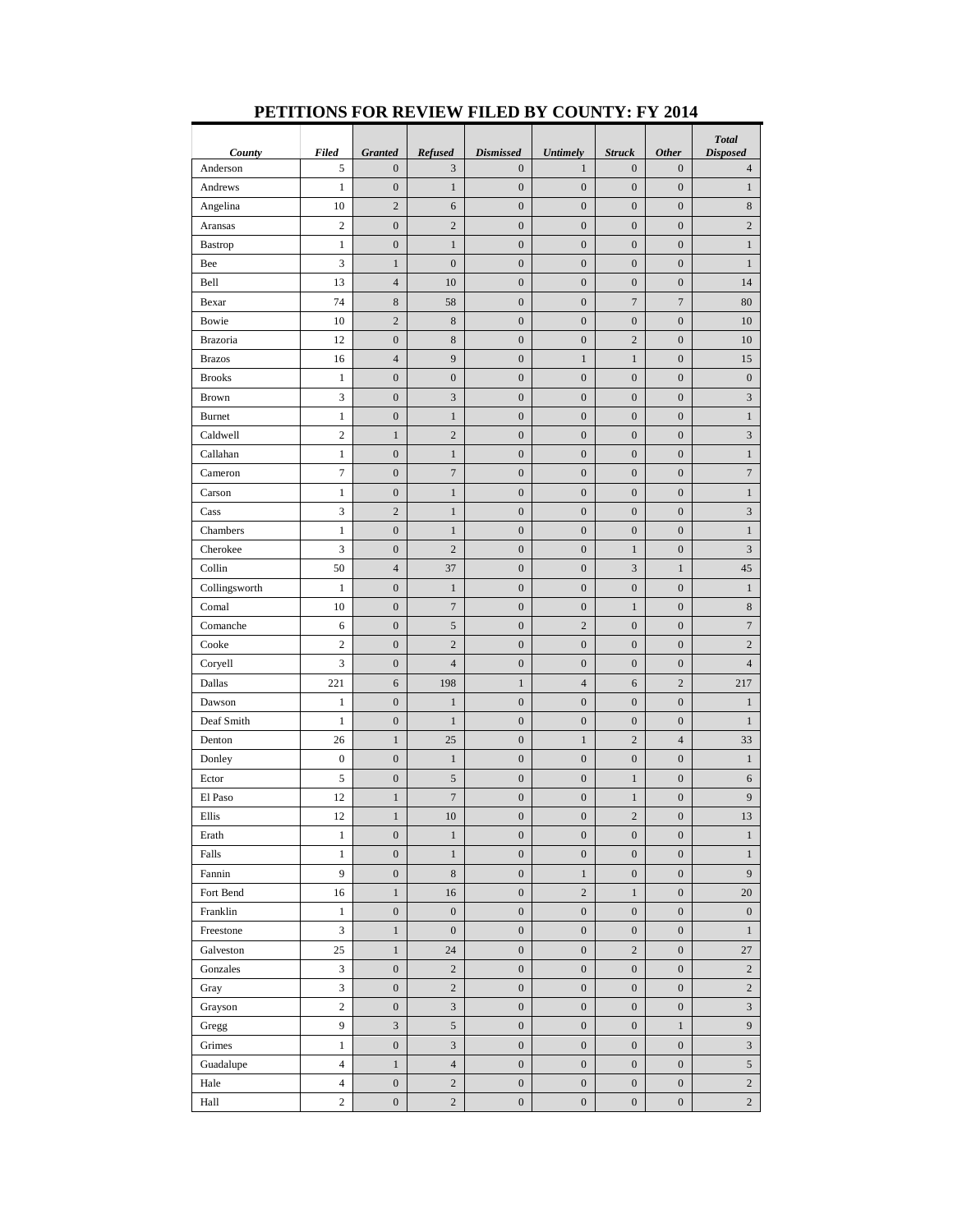| Hamilton    | 3                | $\mathbf{1}$     | $\overline{c}$              | $\boldsymbol{0}$ | $\boldsymbol{0}$ | $\boldsymbol{0}$ | $\boldsymbol{0}$ | 3                           |
|-------------|------------------|------------------|-----------------------------|------------------|------------------|------------------|------------------|-----------------------------|
| Hardeman    | $\boldsymbol{2}$ | $\boldsymbol{0}$ | $\mathbf{2}$                | $\boldsymbol{0}$ | $\boldsymbol{0}$ | $\boldsymbol{0}$ | $\boldsymbol{0}$ | $\sqrt{2}$                  |
| Hardin      | $\sqrt{2}$       | $\boldsymbol{0}$ | $\mathbf{2}$                | $\boldsymbol{0}$ | $\boldsymbol{0}$ | $\boldsymbol{0}$ | $\boldsymbol{0}$ | $\overline{c}$              |
| Harris      | 241              | 42               | 237                         | $\boldsymbol{0}$ | 6                | 15               | $\overline{c}$   | 302                         |
| Harrison    | $\boldsymbol{2}$ | $\boldsymbol{0}$ | $\mathbf{1}$                | $\boldsymbol{0}$ | $\boldsymbol{0}$ | $\boldsymbol{0}$ | $\boldsymbol{0}$ | $\mathbf{1}$                |
| Haskell     | $\overline{4}$   | $\mathbf{1}$     | $\ensuremath{\mathfrak{Z}}$ | $\boldsymbol{0}$ | $\boldsymbol{0}$ | $\boldsymbol{0}$ | $\boldsymbol{0}$ | $\overline{4}$              |
| Hays        | 10               | $\sqrt{2}$       | $\sqrt{2}$                  | $\boldsymbol{0}$ | $\boldsymbol{0}$ | $\boldsymbol{0}$ | $\boldsymbol{0}$ | $\overline{4}$              |
| Henderson   | $\overline{4}$   | $\mathbf{1}$     | $\sqrt{2}$                  | $\boldsymbol{0}$ | $\,1$            | $\mathbf{1}$     | $\,1$            | 6                           |
| Hidalgo     | 11               | $\boldsymbol{0}$ | 13                          | $\boldsymbol{0}$ | $\boldsymbol{0}$ | $\boldsymbol{0}$ | $\boldsymbol{0}$ | 13                          |
| Hill        | $\overline{c}$   | $\boldsymbol{0}$ | $\sqrt{2}$                  | $\boldsymbol{0}$ | $\boldsymbol{0}$ | $\boldsymbol{0}$ | $\boldsymbol{0}$ | $\sqrt{2}$                  |
| Hood        | 8                | $\boldsymbol{0}$ | $\,$ 8 $\,$                 | $\boldsymbol{0}$ | $\boldsymbol{0}$ | $\boldsymbol{0}$ | $\boldsymbol{0}$ | $\,$ 8 $\,$                 |
| Hopkins     | 4                | $\boldsymbol{0}$ | $\sqrt{2}$                  | $\boldsymbol{0}$ | $\boldsymbol{0}$ | $\mathbf{2}$     | $\boldsymbol{0}$ | $\overline{4}$              |
| Houston     | 5                | $\mathbf{1}$     | $\mathfrak{Z}$              | $\boldsymbol{0}$ | $\boldsymbol{0}$ | $\boldsymbol{0}$ | $\boldsymbol{0}$ | $\overline{4}$              |
| Hunt        | 8                | $\boldsymbol{0}$ | $\,$ 8 $\,$                 | $\boldsymbol{0}$ | $\boldsymbol{0}$ | $\boldsymbol{0}$ | $\boldsymbol{0}$ | $\,$ 8 $\,$                 |
| Jackson     | 6                | $\boldsymbol{0}$ | $\sqrt{5}$                  | $\boldsymbol{0}$ | $\boldsymbol{0}$ | $\boldsymbol{0}$ | $\boldsymbol{0}$ | $\sqrt{5}$                  |
| Jasper      | $\overline{4}$   | $\boldsymbol{0}$ | $\overline{4}$              | $\boldsymbol{0}$ | $\boldsymbol{0}$ | $\mathbf{1}$     | $\boldsymbol{0}$ | $\sqrt{5}$                  |
| Jefferson   | 32               | $\sqrt{2}$       | 22                          | $\boldsymbol{0}$ | $\boldsymbol{0}$ | $\overline{4}$   | $\boldsymbol{0}$ | 28                          |
| Jim Hogg    | $\boldsymbol{0}$ | $\boldsymbol{0}$ | $\,1$                       | $\boldsymbol{0}$ | $\boldsymbol{0}$ | $\boldsymbol{0}$ | $\boldsymbol{0}$ | $\mathbf{1}$                |
| Jim Wells   | $\,1$            | $\boldsymbol{0}$ | $\mathbf{1}$                | $\boldsymbol{0}$ | $\boldsymbol{0}$ | $\boldsymbol{0}$ | $\boldsymbol{0}$ | $\mathbf{1}$                |
| Johnson     | 11               | $\boldsymbol{0}$ | 9                           | $\boldsymbol{0}$ | $\boldsymbol{0}$ | $\sqrt{2}$       | $\,1$            | 12                          |
| Kaufman     | 10               | $\sqrt{2}$       | $\boldsymbol{7}$            | $\boldsymbol{0}$ | $\,1$            | $\mathbf{1}$     | $\boldsymbol{0}$ | 11                          |
| Kerr        | 9                | $\boldsymbol{0}$ | $\,$ 8 $\,$                 | $\boldsymbol{0}$ | $\sqrt{2}$       | $\mathbf{1}$     | $\boldsymbol{0}$ | 11                          |
| Kleberg     | $\boldsymbol{7}$ | $\boldsymbol{0}$ | $\,$ 8 $\,$                 | $\boldsymbol{0}$ | $\boldsymbol{0}$ | $\boldsymbol{0}$ | $\boldsymbol{0}$ | $\,$ 8 $\,$                 |
| Lamar       | 4                | $\sqrt{2}$       | $\mathbf{2}$                | $\boldsymbol{0}$ | $\boldsymbol{0}$ | $\boldsymbol{0}$ | $\boldsymbol{0}$ | $\overline{4}$              |
| Lampasas    | $\boldsymbol{2}$ | $\boldsymbol{0}$ | $\overline{c}$              | $\boldsymbol{0}$ | $\boldsymbol{0}$ | $\boldsymbol{0}$ | $\boldsymbol{0}$ | $\overline{c}$              |
| Lee         | $\mathbf{1}$     | $\boldsymbol{0}$ | $\mathbf{1}$                | $\boldsymbol{0}$ | $\boldsymbol{0}$ | $\boldsymbol{0}$ | $\boldsymbol{0}$ | $\mathbf{1}$                |
| Leon        | $\sqrt{2}$       | $\boldsymbol{0}$ | $\sqrt{2}$                  | $\boldsymbol{0}$ | $\boldsymbol{0}$ | $\boldsymbol{0}$ | $\boldsymbol{0}$ | $\sqrt{2}$                  |
| Liberty     | $\overline{c}$   | $\boldsymbol{0}$ | $\mathfrak{Z}$              | $\boldsymbol{0}$ | $\boldsymbol{0}$ | $\boldsymbol{0}$ | $\boldsymbol{0}$ | $\ensuremath{\mathfrak{Z}}$ |
| Limestone   | 8                | $\boldsymbol{0}$ | $\boldsymbol{7}$            | $\boldsymbol{0}$ | $\boldsymbol{0}$ | $\mathbf{1}$     | $\boldsymbol{0}$ | $\,$ 8 $\,$                 |
| Llano       | $\boldsymbol{2}$ | $\boldsymbol{0}$ | $\sqrt{2}$                  | $\boldsymbol{0}$ | $\boldsymbol{0}$ | $\boldsymbol{0}$ | $\boldsymbol{0}$ | $\overline{c}$              |
| Lubbock     | 19               | $\mathbf{1}$     | 16                          | $\boldsymbol{0}$ | $\,1$            | $\boldsymbol{0}$ | $\boldsymbol{0}$ | 18                          |
| Madison     | $\boldsymbol{2}$ | $\boldsymbol{0}$ | $\boldsymbol{0}$            | $\boldsymbol{0}$ | $\,1$            | $\boldsymbol{0}$ | $\boldsymbol{0}$ | $\mathbf{1}$                |
| Matagorda   | 14               | $\boldsymbol{0}$ | 11                          | $\boldsymbol{0}$ | $\boldsymbol{0}$ | $\boldsymbol{0}$ | $\boldsymbol{0}$ | 11                          |
| McCulloch   | $\mathbf{1}$     | $\boldsymbol{0}$ | $\,1$                       | $\boldsymbol{0}$ | $\boldsymbol{0}$ | $\boldsymbol{0}$ | $\boldsymbol{0}$ | $\mathbf{1}$                |
| McLennan    | 54               | $\boldsymbol{7}$ | 47                          | $\boldsymbol{0}$ | $\,1$            | $\overline{4}$   | $\boldsymbol{0}$ | 59                          |
| Medina      | 1                | $\boldsymbol{0}$ | $\boldsymbol{0}$            | $\boldsymbol{0}$ | $\boldsymbol{0}$ | $\boldsymbol{0}$ | $\boldsymbol{0}$ | $\boldsymbol{0}$            |
| Midland     | 24               | $\boldsymbol{0}$ | $20\,$                      | $\boldsymbol{0}$ | $\sqrt{3}$       | $\sqrt{4}$       | $\boldsymbol{0}$ | 27                          |
| Milam       | $\overline{4}$   | $\boldsymbol{0}$ | $\overline{4}$              | $\boldsymbol{0}$ | $\mathbf{0}$     | $\boldsymbol{0}$ | $\boldsymbol{0}$ | $\overline{4}$              |
| Mitchell    | $\mathbf{1}$     | $\boldsymbol{0}$ | $\boldsymbol{0}$            | $\boldsymbol{0}$ | $\boldsymbol{0}$ | $\boldsymbol{0}$ | $\boldsymbol{0}$ | $\boldsymbol{0}$            |
| Montague    | $\boldsymbol{0}$ | $\boldsymbol{0}$ | $\mathbf{1}$                | $\boldsymbol{0}$ | $\boldsymbol{0}$ | $\boldsymbol{0}$ | $\boldsymbol{0}$ | $\mathbf{1}$                |
| Montgomery  | 31               | $\boldsymbol{0}$ | 27                          | $\boldsymbol{0}$ | $\mathbf{1}$     | $\mathfrak{Z}$   | $\boldsymbol{0}$ | 31                          |
| Morris      | $\sqrt{2}$       | $\boldsymbol{0}$ | $\boldsymbol{0}$            | $\boldsymbol{0}$ | $\boldsymbol{0}$ | $\boldsymbol{0}$ | $\boldsymbol{0}$ | $\boldsymbol{0}$            |
| Nacogdoches | $\mathbf{1}$     | $\boldsymbol{0}$ | $\sqrt{2}$                  | $\boldsymbol{0}$ | $\boldsymbol{0}$ | $\boldsymbol{0}$ | $\boldsymbol{0}$ | $\overline{c}$              |
| Navarro     | $\,$ 8 $\,$      | $\boldsymbol{0}$ | $\overline{4}$              | $\boldsymbol{0}$ | $\mathbf{1}$     | $\sqrt{2}$       | $\boldsymbol{0}$ | $\boldsymbol{7}$            |
| Nolan       | $\overline{c}$   | $\boldsymbol{0}$ | $\sqrt{2}$                  | $\boldsymbol{0}$ | $\boldsymbol{0}$ | $\boldsymbol{0}$ | $\boldsymbol{0}$ | $\sqrt{2}$                  |
| Nueces      | 24               | $\,1$            | 28                          | $\mathbf{1}$     | $\overline{c}$   | $\boldsymbol{0}$ | $\overline{c}$   | 34                          |
| Oldham      | $\boldsymbol{0}$ | $\mathbf{1}$     | $\boldsymbol{0}$            | $\boldsymbol{0}$ | $\boldsymbol{0}$ | $\boldsymbol{0}$ | $\boldsymbol{0}$ | $\mathbf{1}$                |
| Orange      | $\overline{4}$   | $\mathbf{1}$     | 3                           | $\boldsymbol{0}$ | $\boldsymbol{0}$ | $\boldsymbol{0}$ | $\boldsymbol{0}$ | $\overline{4}$              |
| Palo Pinto  | $\mathbf{1}$     | $\boldsymbol{0}$ | $\ensuremath{\mathfrak{Z}}$ | $\boldsymbol{0}$ | $\boldsymbol{0}$ | $\boldsymbol{0}$ | $\boldsymbol{0}$ | $\ensuremath{\mathfrak{Z}}$ |
| Panola      | $\mathbf{1}$     | $\boldsymbol{0}$ | $\boldsymbol{0}$            | $\boldsymbol{0}$ | $\boldsymbol{0}$ | $\boldsymbol{0}$ | $\boldsymbol{0}$ | $\boldsymbol{0}$            |
| Parker      | $\overline{4}$   | $\boldsymbol{0}$ | $\mathbf{1}$                | $\boldsymbol{0}$ | $\boldsymbol{0}$ | $\boldsymbol{0}$ | $\boldsymbol{0}$ | $\mathbf{1}$                |
| Parmer      | $\mathbf{1}$     | $\boldsymbol{0}$ | $\boldsymbol{0}$            | $\mathbf{1}$     | $\mathbf{0}$     | $\boldsymbol{0}$ | $\boldsymbol{0}$ | $\mathbf{1}$                |
| Polk        | 6                | $\,1$            | 5                           | $\boldsymbol{0}$ | $\boldsymbol{0}$ | $\boldsymbol{0}$ | $\boldsymbol{0}$ | 6                           |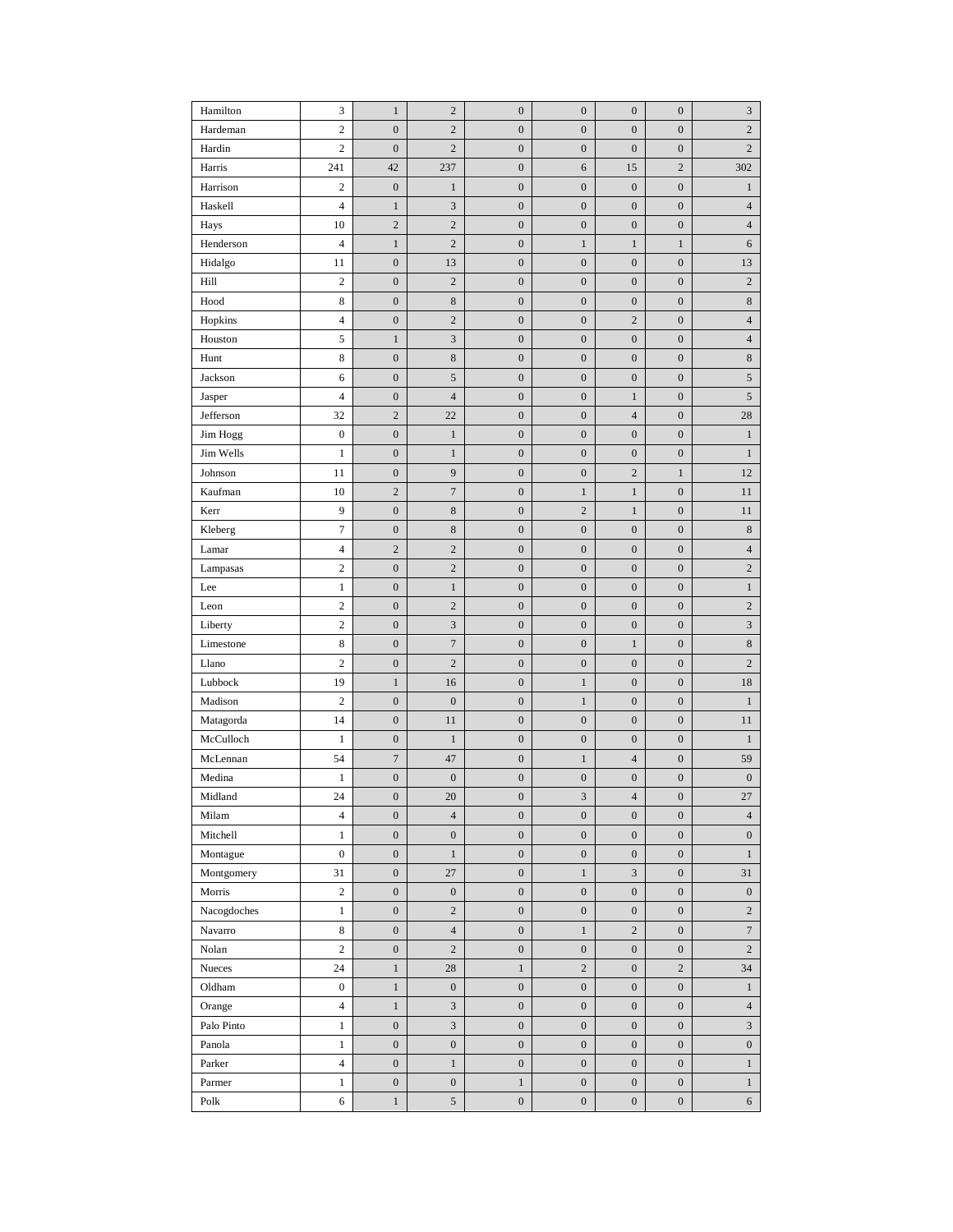| Potter        | 19             | $\mathbf{1}$     | 14               | $\boldsymbol{0}$        | $\boldsymbol{0}$ | $\mathbf{1}$     | $\boldsymbol{0}$ | 16                          |
|---------------|----------------|------------------|------------------|-------------------------|------------------|------------------|------------------|-----------------------------|
| Rains         | $\mathbf{1}$   | $\boldsymbol{0}$ | $\boldsymbol{0}$ | $\boldsymbol{0}$        | $\boldsymbol{0}$ | $\boldsymbol{0}$ | $\boldsymbol{0}$ | $\boldsymbol{0}$            |
| Randall       | 11             | $\boldsymbol{0}$ | 9                | $\boldsymbol{0}$        | $\boldsymbol{0}$ | $\boldsymbol{0}$ | $\boldsymbol{0}$ | 9                           |
| Real          | $\mathbf{1}$   | $\boldsymbol{0}$ | $\boldsymbol{0}$ | $\boldsymbol{0}$        | $\boldsymbol{0}$ | $\boldsymbol{0}$ | $\boldsymbol{0}$ | $\boldsymbol{0}$            |
| Red River     | 6              | $\boldsymbol{0}$ | $\,1$            | $\overline{0}$          | $\overline{0}$   | $\mathbf{0}$     | $\boldsymbol{0}$ | $\mathbf{1}$                |
| Refugio       | $\mathbf{1}$   | $\boldsymbol{0}$ | $\boldsymbol{0}$ | $\mathbf{0}$            | $\boldsymbol{0}$ | $\boldsymbol{0}$ | $\boldsymbol{0}$ | $\boldsymbol{0}$            |
| Rockwall      | 5              | $\mathbf{1}$     | $\overline{4}$   | $\boldsymbol{0}$        | $\boldsymbol{0}$ | $\,1$            | $\boldsymbol{0}$ | 6                           |
| Rusk          | 5              | $\overline{c}$   | $\boldsymbol{0}$ | $\boldsymbol{0}$        | $\boldsymbol{0}$ | $\boldsymbol{0}$ | $\boldsymbol{0}$ | $\overline{c}$              |
| San Augustine | $\overline{4}$ | $\boldsymbol{0}$ | $\boldsymbol{0}$ | $\boldsymbol{0}$        | $\boldsymbol{0}$ | $\overline{c}$   | $\boldsymbol{0}$ | $\overline{c}$              |
| San Patricio  | 3              | $\boldsymbol{0}$ | $\overline{4}$   | $\boldsymbol{0}$        | $\boldsymbol{0}$ | $\boldsymbol{0}$ | $\boldsymbol{0}$ | $\overline{4}$              |
| Sherman       | $\mathbf{1}$   | $\mathbf{0}$     | $\boldsymbol{0}$ | $\boldsymbol{0}$        | $\mathbf{1}$     | $\mathbf{0}$     | $\boldsymbol{0}$ | $\mathbf{1}$                |
| Smith         | 28             | $\boldsymbol{0}$ | 26               | $\mathbf{1}$            | $\mathbf{1}$     | $\mathbf{0}$     | $\,1$            | 29                          |
| Stephens      | 1              | $\boldsymbol{0}$ | $\mathbf{1}$     | $\mathbf{0}$            | $\mathbf{0}$     | $\boldsymbol{0}$ | $\mathbf{0}$     | $\mathbf{1}$                |
| Stonewall     | $\mathbf{1}$   | $\boldsymbol{0}$ | $\mathbf{1}$     | $\boldsymbol{0}$        | $\boldsymbol{0}$ | $\mathbf{0}$     | $\boldsymbol{0}$ | $\mathbf{1}$                |
| Tarrant       | 160            | 10               | 110              | $\mathbf{0}$            | $\overline{4}$   | 26               | $\overline{c}$   | 152                         |
| Taylor        | 13             | $\mathbf{1}$     | 9                | $\boldsymbol{0}$        | $\boldsymbol{0}$ | $\overline{c}$   | $\boldsymbol{0}$ | 12                          |
| <b>Titus</b>  | 3              | $\boldsymbol{0}$ | 3                | $\mathbf{0}$            | $\boldsymbol{0}$ | $\boldsymbol{0}$ | $\boldsymbol{0}$ | 3                           |
| Travis        | 47             | $\overline{4}$   | 33               | $\boldsymbol{0}$        | $\boldsymbol{0}$ | $\overline{4}$   | 3                | 44                          |
| Trinity       | $\mathbf{1}$   | $\boldsymbol{0}$ | $\boldsymbol{0}$ | $\boldsymbol{0}$        | $\boldsymbol{0}$ | $\boldsymbol{0}$ | $\boldsymbol{0}$ | $\boldsymbol{0}$            |
| Upshur        | $\mathbf{1}$   | $\boldsymbol{0}$ | $\overline{c}$   | $\boldsymbol{0}$        | $\boldsymbol{0}$ | $\boldsymbol{0}$ | $\boldsymbol{0}$ | $\overline{c}$              |
| Upton         | $\mathbf{1}$   | $\mathbf{0}$     | $\,1$            | $\boldsymbol{0}$        | $\mathbf{0}$     | $\mathbf{0}$     | $\boldsymbol{0}$ | $\mathbf{1}$                |
| Van Zandt     | 3              | $\,1$            | $\overline{2}$   | $\boldsymbol{0}$        | $\boldsymbol{0}$ | $\boldsymbol{0}$ | $\boldsymbol{0}$ | $\ensuremath{\mathfrak{Z}}$ |
| Victoria      | $\,$ 8 $\,$    | $\,1$            | 8                | $\boldsymbol{0}$        | $\boldsymbol{0}$ | $\boldsymbol{0}$ | $\boldsymbol{0}$ | $\overline{9}$              |
| Walker        | $\overline{4}$ | $\boldsymbol{0}$ | $\overline{c}$   | $\boldsymbol{0}$        | $\boldsymbol{0}$ | $\boldsymbol{0}$ | $\boldsymbol{0}$ | $\overline{c}$              |
| Waller        | $\overline{c}$ | $\boldsymbol{0}$ | $\overline{c}$   | $\boldsymbol{0}$        | $\boldsymbol{0}$ | $\mathbf{1}$     | $\boldsymbol{0}$ | $\mathfrak{Z}$              |
| Washington    | $\mathbf{1}$   | $\boldsymbol{0}$ | $\mathbf{1}$     | $\boldsymbol{0}$        | $\overline{0}$   | $\boldsymbol{0}$ | $\boldsymbol{0}$ | $\mathbf{1}$                |
| Webb          | $\overline{4}$ | $\boldsymbol{0}$ | $\overline{4}$   | $\mathbf{0}$            | $\boldsymbol{0}$ | $\boldsymbol{0}$ | $\mathbf{1}$     | $\sqrt{5}$                  |
| Wharton       | $\mathbf{1}$   | $\boldsymbol{0}$ | $\mathbf{1}$     | $\mathbf{0}$            | $\boldsymbol{0}$ | $\boldsymbol{0}$ | $\mathbf{0}$     | $\mathbf{1}$                |
| Wichita       | 14             | $\,1$            | $\,$ 8 $\,$      | $\boldsymbol{0}$        | $\,1$            | $\overline{c}$   | $\boldsymbol{0}$ | 12                          |
| Wilbarger     | 1              | $\boldsymbol{0}$ | $\mathbf{1}$     | $\mathbf{0}$            | $\boldsymbol{0}$ | $\boldsymbol{0}$ | $\boldsymbol{0}$ | $\mathbf{1}$                |
| Williamson    | 6              | $\boldsymbol{0}$ | 5                | $\boldsymbol{0}$        | $\boldsymbol{0}$ | $\mathbf{1}$     | $\boldsymbol{0}$ | 6                           |
| Winkler       | $\mathbf{1}$   | $\boldsymbol{0}$ | $\mathbf{1}$     | $\mathbf{0}$            | $\overline{0}$   | $\boldsymbol{0}$ | $\boldsymbol{0}$ | $\mathbf{1}$                |
| Wise          | 3              | $\,1$            | $\overline{2}$   | $\overline{0}$          | $\boldsymbol{0}$ | $\boldsymbol{0}$ | $\boldsymbol{0}$ | 3                           |
| Wood          | $\mathbf{1}$   | $\boldsymbol{0}$ | $\,1$            | $\mathbf{0}$            | $\boldsymbol{0}$ | $\boldsymbol{0}$ | $\boldsymbol{0}$ | $\mathbf{1}$                |
| Yoakum        | $\mathbf{1}$   | $\boldsymbol{0}$ | $\mathbf{1}$     | $\boldsymbol{0}$        | $\boldsymbol{0}$ | $\mathbf{0}$     | $\mathbf{0}$     | $\mathbf{1}$                |
| <b>Total</b>  | 1,579          | 133              | 1,305            | $\overline{\mathbf{4}}$ | 39               | 111              | 28               | 1,620                       |